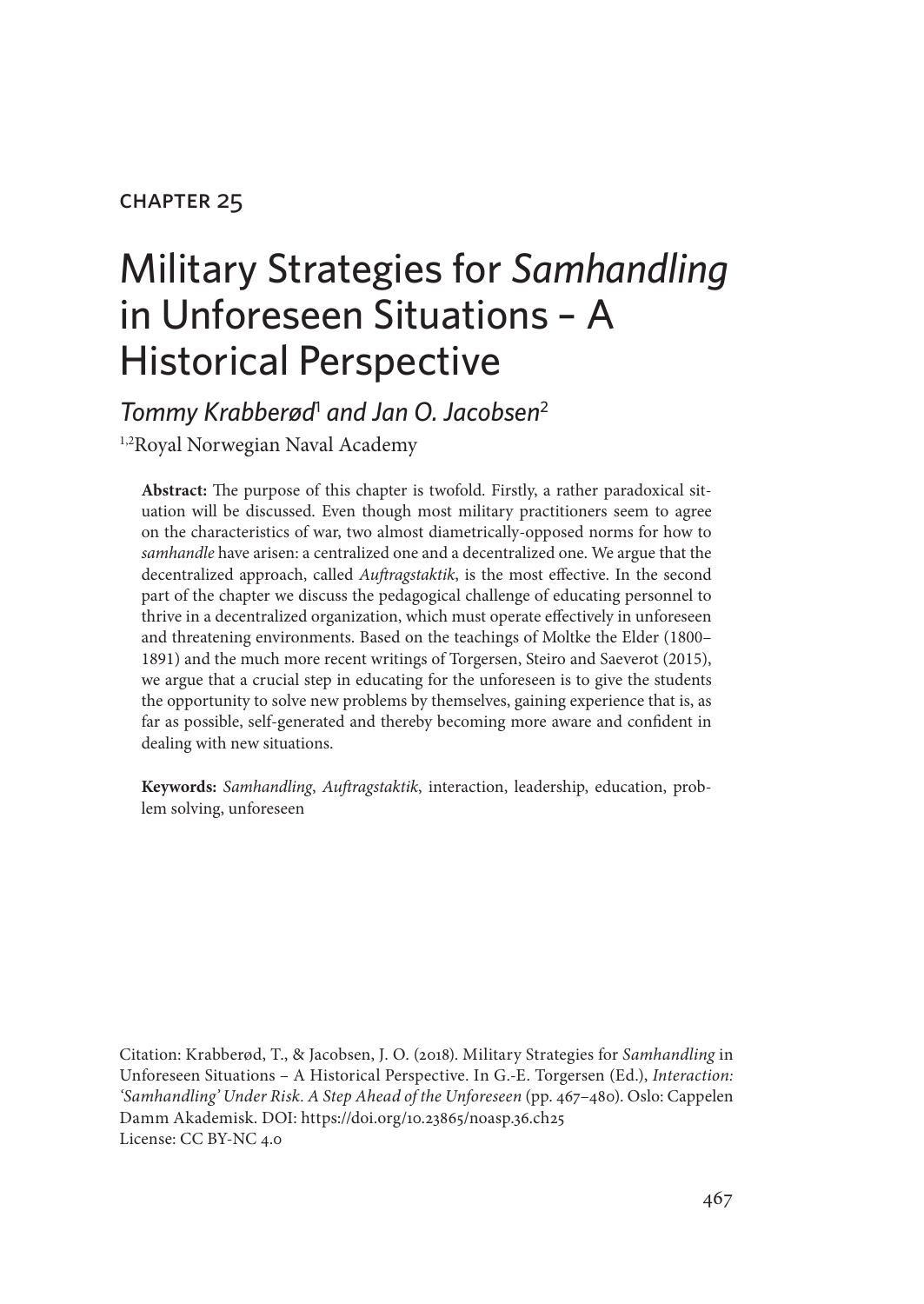## **Introduction**

The purpose of this chapter is to describe the historical roots of mission command as a norm for how to *samhandle* ["interact"] when facing the unforeseen in high-risk military operations. Throughout history, both practitioners and researchers have seemed to agree that war and conflict imply a high degree of uncertainty. Due to this pervasive uncertainty, the development of military command systems has, according to van Creveld (1985:264), "From Plato to NATO…been an endless quest for certainty." Where is the enemy? Who is the enemy? What is the weather going to be like? Not to mention your own forces' activities and intentions. In a rather sharp contrast to the agreement when it comes to uncertainty as a defining character of military operations, there has been and perhaps still is, strong disagreement when it comes to the design of military command systems (Murray, 2011). However, one command system stands out in an almost mythically canonized way, namely *Auftragstaktik* (Shamir, 2011).

As a command system, *Auftragstaktik* embraces both a tactical norm (maneuver warfare), and a norm for how to *samhandle* (mission command), which will be the main focus in this chapter. In Norway's case, mission command was implemented in response to a lesson identified after a tragic accident where 16 soldiers died, as a measure to improve the ability to *samhandle* when facing uncertainty (NOU 1991:19). However, in an interesting comment to the implementation of mission command in Norway, Lind (2001:19) writes that the Norwegian government did not have "the slightest idea of what it is." And in more recent research, it is claimed that mission command has not been implemented yet, more than 20 years after it was formally implemented (Krabberød, 2017). But also international research indicates that implementing mission command is challenging (Muth, 2016; Shamir, 2011; Vandergriff, 2015). One challenge that has been identified, perhaps the most important, is pedagogical – how to educate military personnel in the use of mission command. Thus the challenge of how to develop and train military personnel to be able to act according to the mission command norm will be discussed.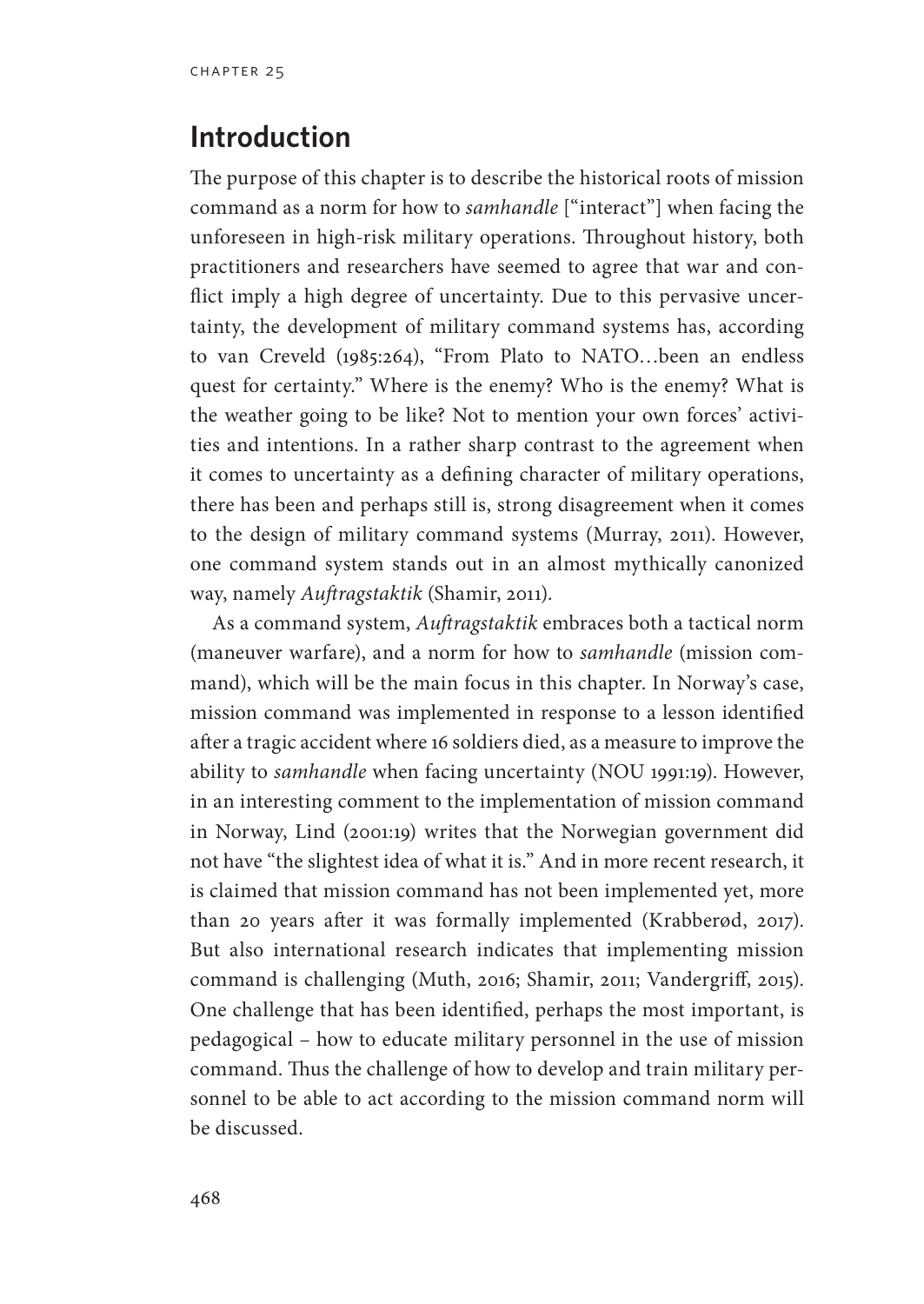# **The non-repetitive character of war**

If we define complexity as unpredictability that can vary from a high to a low degree, then chaos will represent states or situations where it is meaningless to calculate probabilities. Anything may happen. War will always be characterized by uncertainty and chaos, because there is a thinking opponent who thinks he or she can win; if not, there would be no war (Herwig, 1988:75). This makes the uncertainty and chaos aspect fundamental; you can never be sure what the enemy's next move will be. In addition, there is what Clausewitz (1832/1976:119) termed "friction", which are the "factors that distinguish real war from war on paper." Clausewitz describes friction as a force that makes the apparently easy so difficult. In the Bow-tie Model (Chapter 1, Torgersen, 2018), these challenges are presented as three phases (warning signs, event/accident (UN-0) and recovery).

In modern times, two very different kinds of organizational designs have been established as formulas for how a military organization should *samhandle*, in order to avoid the demoralizing effects of mastering a continuous stream of unpredictable high-risk situations, and win. In one design, the intention is to enforce order on the battlefield by focusing on pre-planning, centralization and strict internal organization as mechanisms to secure effective *samhandling*. In the other design, the intention is to use the chaos of the battlefield as an advantage. The purpose is to increase the enemy's perception of chaos and thereby increase the enemy's friction, by exploiting windows of opportunity quickly and in unpredictable ways. This school focuses on agility, initiative and decentralization. The mechanism for ensuring *samhandling* is the intention and not the plan. Thus, in an almost paradoxical way, two diametrically-opposed organizational designs have been developed as norms for handling the same challenge: effective *samhandling* when facing the unforeseen.

# **Order and structure as mechanisms for** *samhandling*

When the Dutch wanted to start an uprising against their Spanish rulers, they needed to develop a new way to fight if they were to be able to defeat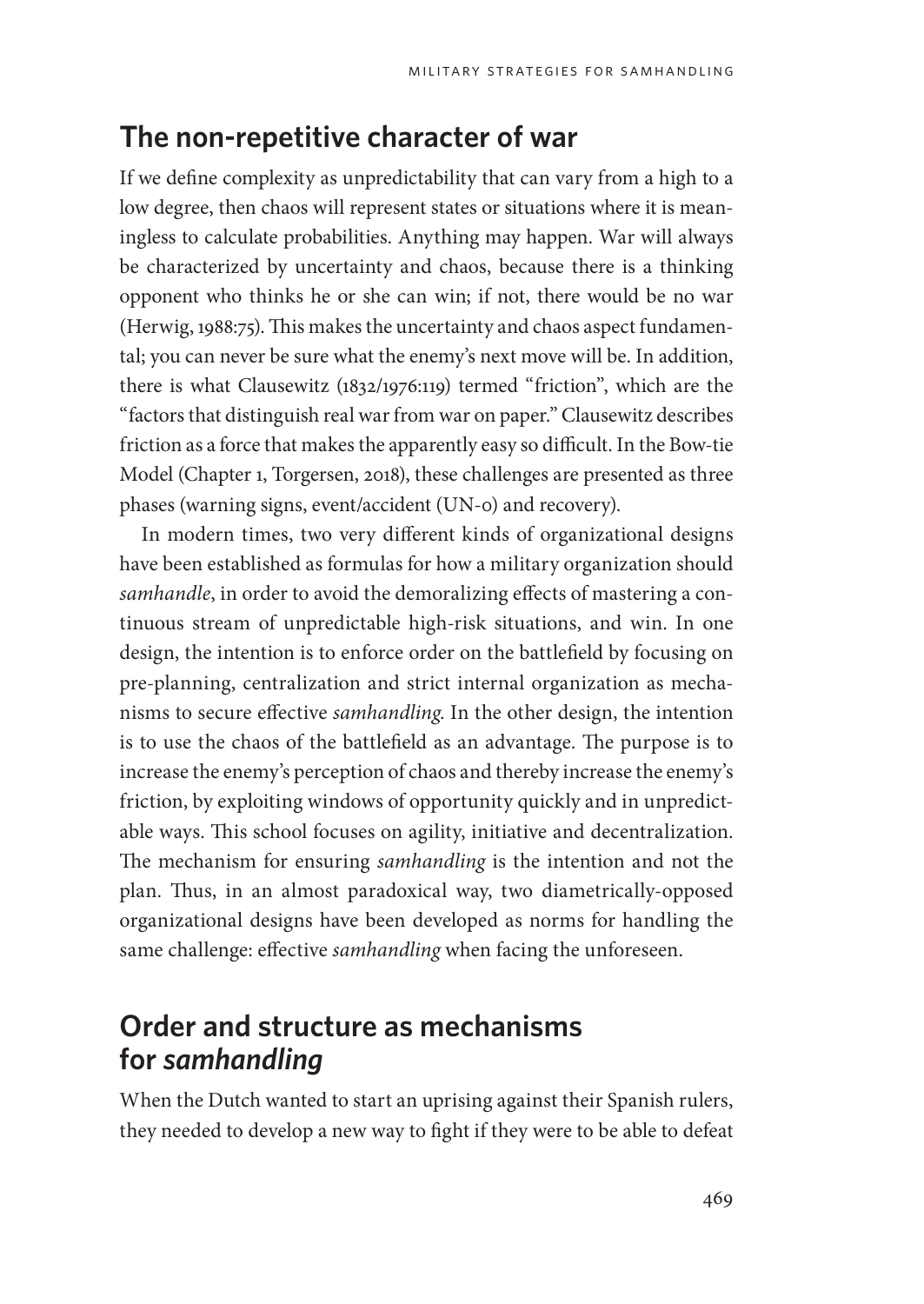the superior Spanish army. Fortunately for the Dutch, a large part of the Spanish army was taken by a heavy storm in the English Channel on its way to conquer England. Additionally, the Spanish fleet was attacked by English warships and a significant part of the Spanish forces were lost. This gave the commander of the Dutch forces, Maurice of Nassau, a golden opportunity to organize a new army.

Inspired by his brother, who was a historian and had studied ancient Roman drill manuals, Maurice of Nassau developed an army organized like the Roman Legion, but using muskets as their main weapon. He found out that the soldiers had to perform 16 movements between firing the musket until it was ready to fire again (Parker, 1988:21). These movements could be drilled so that they were performed automatically, regardless of the chaos that ruled on the battlefield. The timespan for completing the drill laid the basis for the number of rows the soldiers were organized in. They were set up in eight rows, where the first row fired their weapons and then stepped back and began performing the 16 movements. At the same time, all the others took one step forward. When the full drill was completed, the row that had fired their weapons first, had moved, stepby-step, forward to the front row again, and were loaded and ready to fire their second shots (Parker, 1988:20). All soldiers were led by officers and all movements were commenced on command. If the enemy tried to outflank them, only one command (e.g. turn right) was required to turn the front towards the enemy.

An important prerequisite for this drill to work in battle was that the soldiers must arrive on the battlefield in the same formation they were going to fight in. Thus, Maurice implemented close-order drills as an important part of his tactics. The soldiers were drilled to stop on the same foot, raise their guns simultaneously and fire at the same time. If the enemy came from an unexpected direction, the troops could be moved quickly to the new location or direction. The crucial thing was that they did not lose the basic eight-row order, which was the basis for the sequence of firing and recharging the musket (Rothenberg, 1986:43). In this system, there was no room for independent action or initiative, beyond fulfilling one's role in the larger system. Obedience, in the form of complete and immediate execution of orders, was the requirement.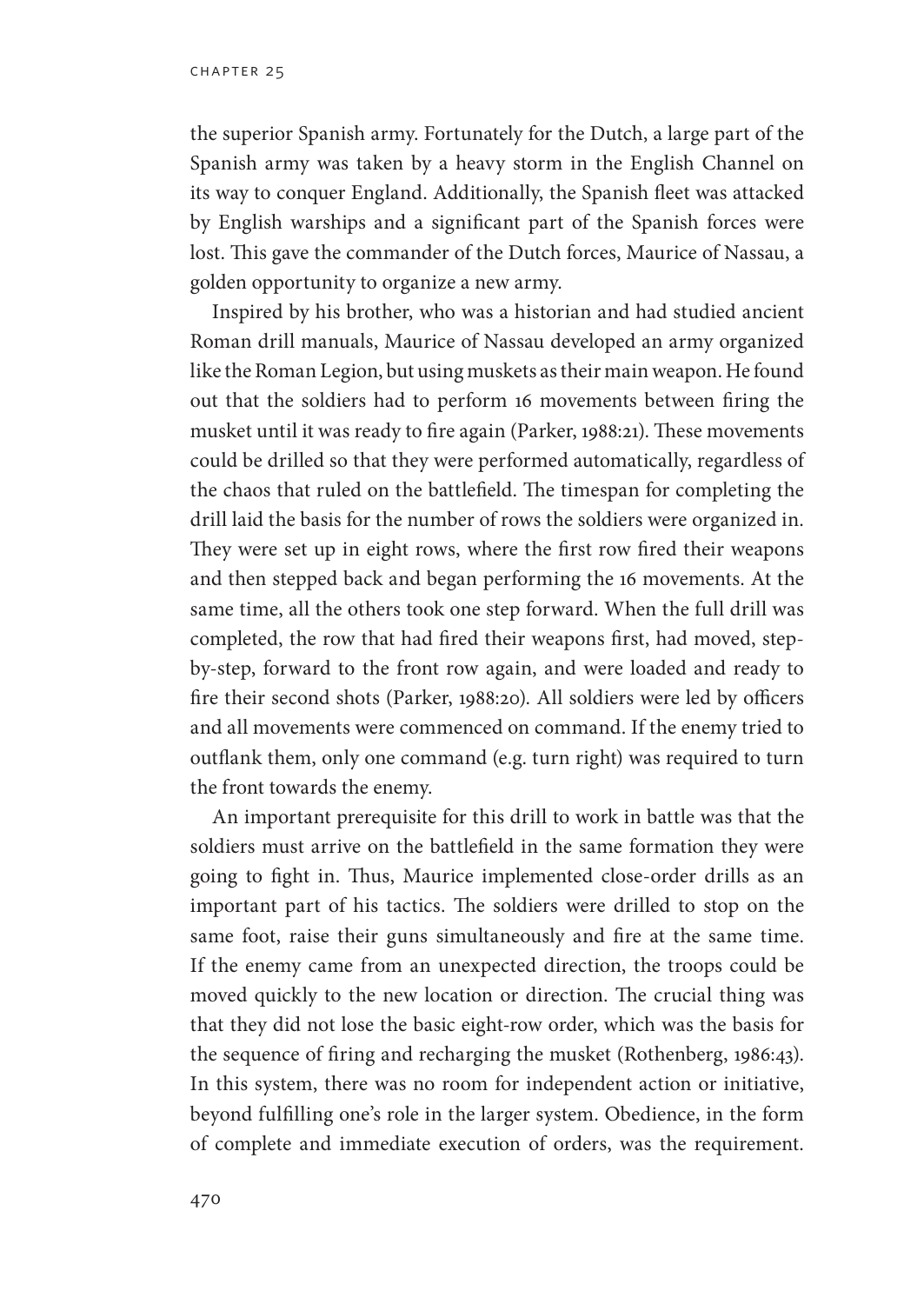According to Max Weber, it was this tactic that made gunpowder a significant force multiplier on the battlefield; it was not the gunpowder that developed the tactics (Weber, 1978:1152).

In the war against the Spanish, Maurice's way of fighting turned out to be superior. The Spaniards were not able to develop a tactic that could beat the Dutch, and all the rulers of Europe marveled at what Maurice had developed and tried to copy his tactics. One of those who found inspiration in Maurice of Nassau's tactics was King Gustav Adolf of Sweden. He developed the tactics to be used offensively, each line now going forward and passing by the others while they were charging. In that way, the army could roll forward.

In the Battle of Breitenfeld in 1631, this way of fighting turned out to be superior once again. The Swedes had been assigned a role as the Saxons' reserve troops in the battle, but after General Tilly, the leader of the German-Roman forces, had broken the Saxons, he turned his forces to the Swedes' flanks and attacked. However, in what seemed to Tilly as an incomprehensibly short time, the Swedes had maneuvered their forces. What Tilly thought was the Swedish flank had now become their main front, and the Swedish forces rolled systematically towards Tilly's. Tilly failed to reorganize his forces and they were crushed. Nine thousand prisoners of war were enrolled in the Swedish army and trained in its way of fighting, which made the Swedish army even more terrifying (Rothenberg, 1986:52; Wilson, 2009:472–75). Gustav Adolf's great victories and the unexpected success of the new tactics made almost everyone copy them, except in the Ottoman Empire, where they still believed more in individual skills than organization. The Ottoman Empire thereby started its long decline, which led to a full dissolution of the empire. In this light, Napoleon's statement that, "whereas one Mameluke was the equal of three Frenchmen, one hundred Frenchmen could confidently take on five times their number in Mamelukes" (Høiback, 2014:293), is rather interesting; that is, organization is the key.

Out of the ruins of the Thirty Years' War, Prussia survived. From being a poor scattered backdrop, the Hohenzollern's kingdom grew strong, by becoming the best in class on strict organizational structure on the battlefield. Frederick the Great's victorious army functioned on the basis of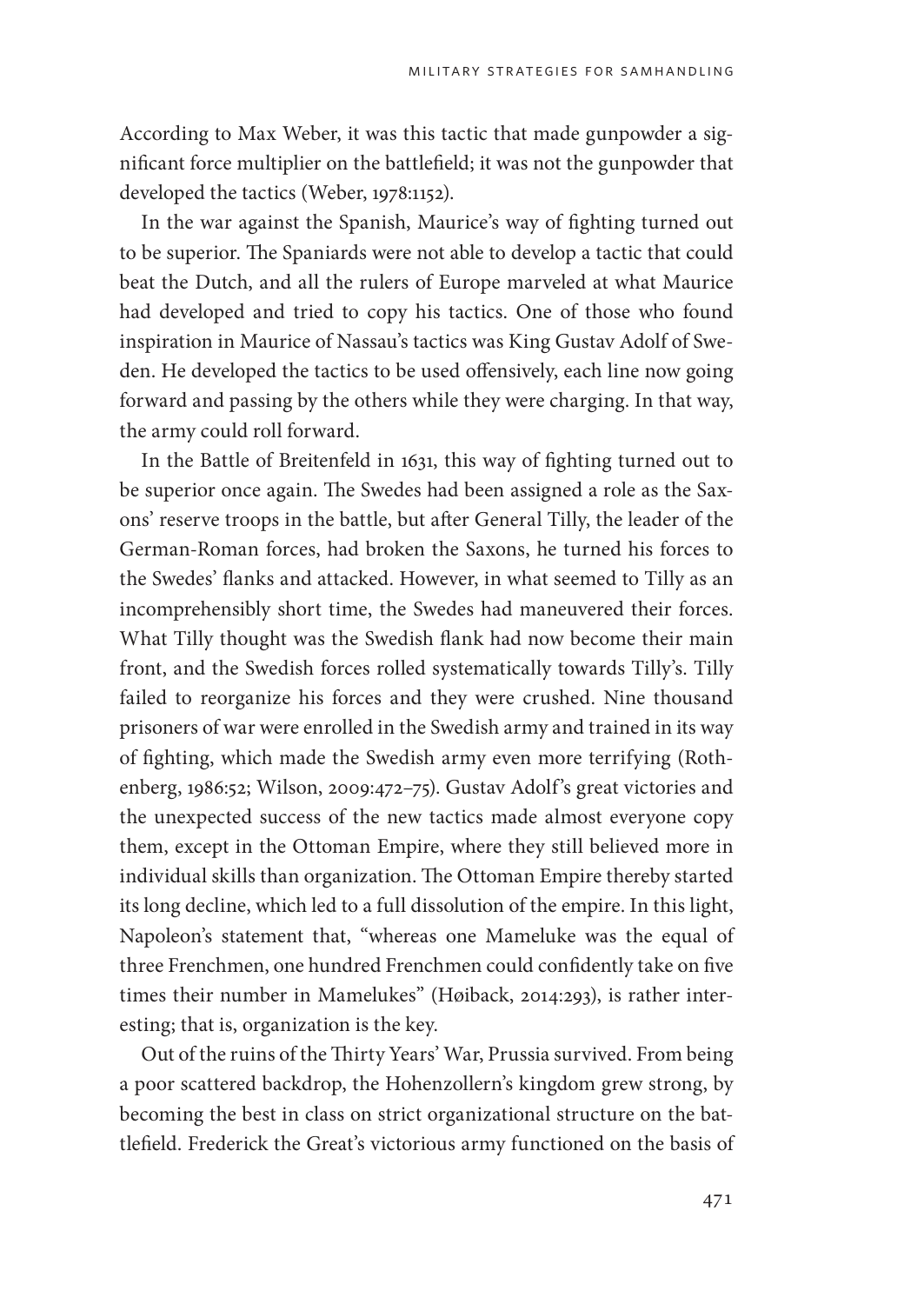the maxim, "No one reasons, everyone executes" (Palmer, 1986:99). However, in the battles of Jena and Auerstadt, Prussia lost to Napoleon's army both times. To Prussia, these were shocking defeats, and they led to a prolonged and profound reform in the Prussian, and later German, forces. In the Prussians' own analyses of what had failed, it became apparent that not only did Napoleon's soldiers have higher morals but, perhaps even more importantly, the French forces were able to utilize windows of opportunity faster than the Prussians; they were far more agile.<sup>1</sup>

# *Auftragstaktik –* **harvesting the fruits of chaos as a strategy for** *samhandling*

Learning is a difficult exercise, also for military organizations (Murray, 2011). For what should be learned? There may be many explanations for a defeat, but if you change too much, it may be that the things that worked well will also be affected. However, many organizations conclude that "bad luck" or the failure to follow plans or procedures are the main explanations if something goes wrong, and consequently little is changed. Be that as it may, the Prussians did not follow this path and their defeat to Napoleon led to massive innovation and organizational development.

Scharnhorst, who himself participated in the Jena-Auerstadt battles, was responsible for the reforms and started a thorough process. Mercenaries fight without heart and had to be replaced by conscripts. Nobility was no guarantee of effective leadership, and all officers had to attend a military academy. And during a war, the officers had to have the opportunity to make decisions based on their own judgment, so they could act without first sending a request for permission through the chain of command, thus saving time. It was not the lack of courage but rather the lack of wisdom and initiative that had been the main problem when they were beaten by Napoleon. The problem, as perceived by Scharnhorst, was

<sup>1</sup> It is interesting to note that Maurice's reforms gained their renaissance in civilian working life, when Fredric Taylor introduced them as principles for organizing the workplace. Taylorism, or "Scientific Management" as his school is called, studied the workers' movements to reduce all the unnecessary ones and standardize the most effective in task-work procedures. Along with organizing the production lines, this led to an explosion in productivity, and became an important formula for organizational design in the United States.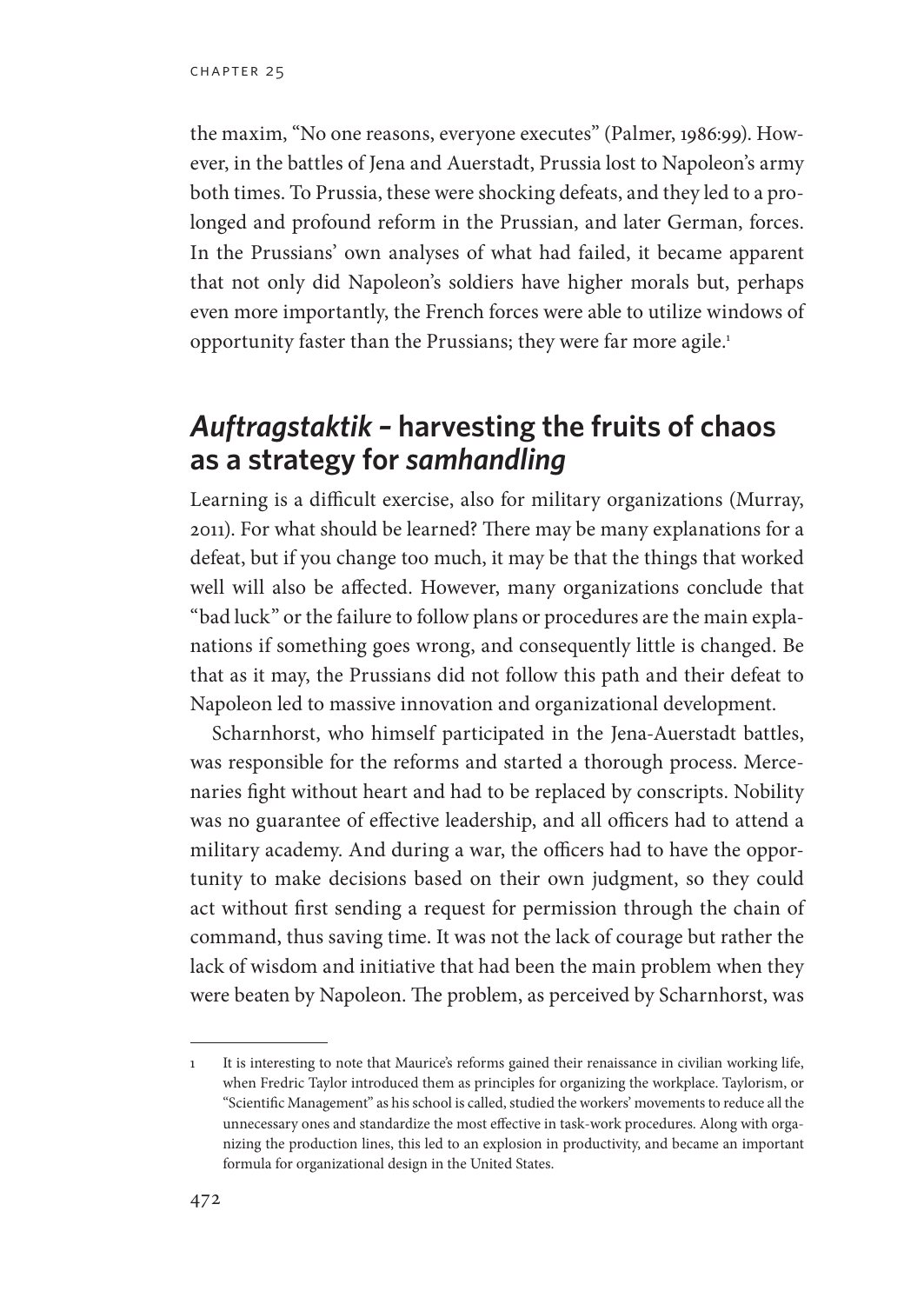the norm "*Nie eine Schritt ohne Befehl*"; that is, the operation was to be carried out according to plan and if changes were to be made, they would be implemented by the commander-in-chief (Oetting, 1993:42–43).

In 1857, Helmuth von Moltke was appointed Chief of the Prussian General Staff, a position he held for 30 years, and he gave new impetus to the reforms Scharnhorst had started. Moltke abandoned the idea that internal order and structure could tame the chaos of war. As Chief of the General Staff, he was stunned by the huge amounts of paper and the degree of detail that were needed to formulate orders to his own forces. Moltke claimed that, "as a rule, an order should contain only what the subordinate, for the achievement of his goals, cannot determine on his own." (Muth, 2016). The non-repetitive character of war implies that no one can know in advance which decision is the best; on the contrary, decisions in war are taken in a fog of uncertainty, by the person on the spot. "To know" is a luxury reserved for historians (Oetting, 1993:105).

Moltke was convinced that on the battlefield, haste was essential. Thus, in Moltke's system, the worst sin was to be passive and wait for orders. The second worst was not to think, and to execute orders that the enemy might have made irrelevant, instead of acting on the basis of one's own judgment of the situation (Oetting, 1993:117). Fast and self-reliant action was the new norm. It was crucial to have the shortest UN-interval (unforeseen-interval, see Chapter 1). To begin with, only army commanders were authorized to make adjustments based on their own judgment, but after a while, this authority was decentralized to corps commanders, and then to commanders of regiments, company commanders and finally, in 1877, it was set as a requirement that the army should be a decentralized organization. Everyone, from the oldest General to the youngest soldier, was expected to show initiative and take appropriate action.

As commander-in-chief, Moltke did not perceive it as his primary task to make detailed plans for how his forces should solve their missions. His job was to try to keep up with what was happening, in order to have an updated situational awareness and, on that basis, send out strategic guidelines and intentions, for the purpose of supporting and coordinating further actions (Wittmann, 2012). Soldiers had to learn to act on less information. They had to be given less restrictive instructions and more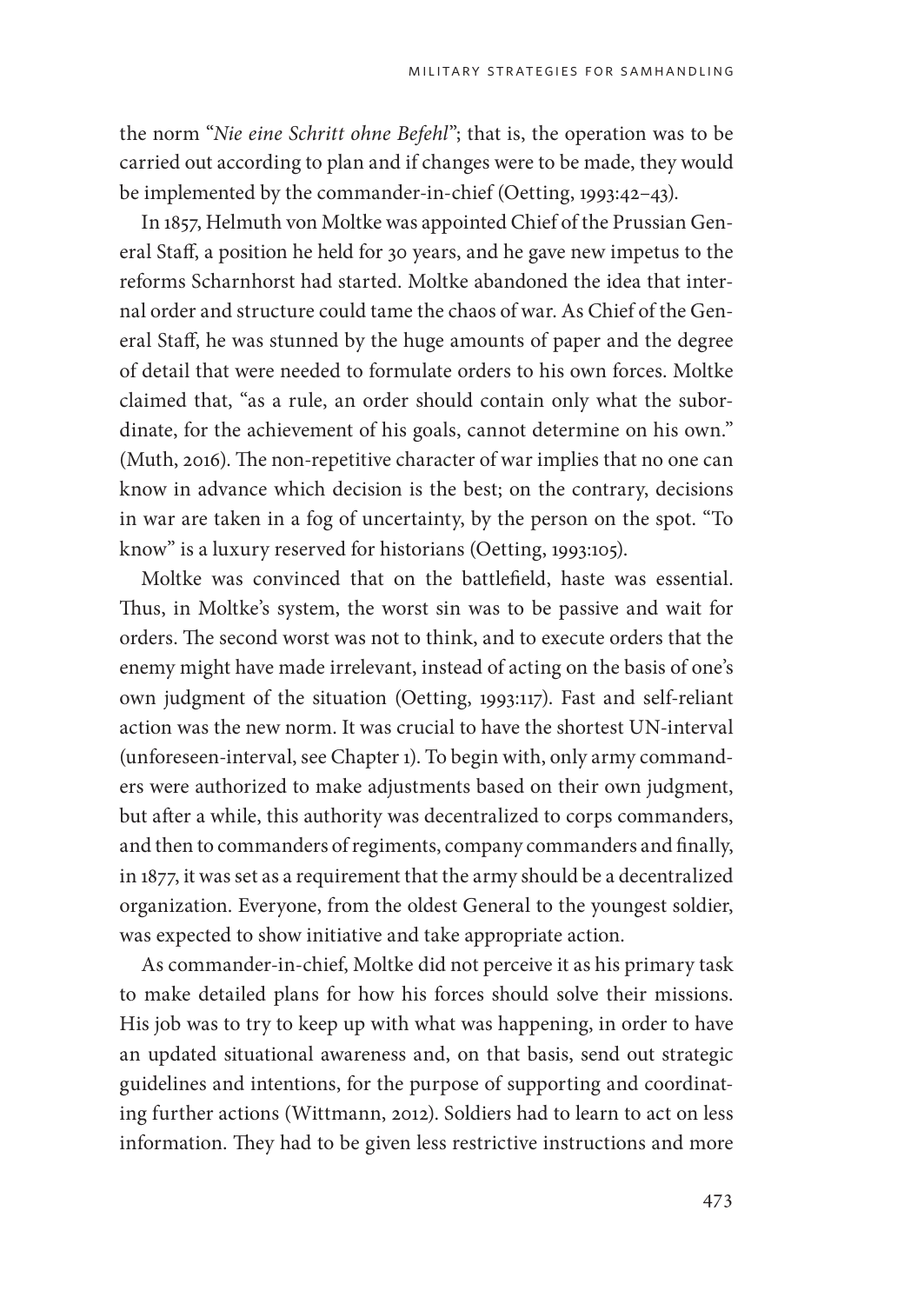leeway, by using general directives (Bungay, 2011). Any plan, regardless of how meticulously it was laid out, would be offset when meeting the enemy (Gross, 2016:29). In the system that emphasized strict internal order and structure as mechanisms for effective *samhandling*, the response to a lack of information was to seek more, and the response to subordinates that did not do exactly what they were told was to give them supplementary instructions and tighten control, and the response to uncertainty and risk was better and more detailed plans.

How radical Moltke's system was cannot, probably, be overestimated. The belief that order and structure could tame the battlefield was replaced by an acknowledgment that war consisted of unforeseen events, that had to be exploited when and where they arose, and without certain knowledge of the outcome. Rather than meeting friction with structure, the fruits of chaos should be harvested. By exploiting windows of opportunity faster than the enemy, the ambition was to create more unforeseen events for the enemy; new elements of surprise, i.e. new DU-intervals, that the enemy had to use time and energy to figure out. The basic assumption in Moltke's strategy is that as the enemy no longer manages to make sense of the surroundings and create a meaningful basis for *samhandling*, he will mentally collapse and surrender. This formula for *samhandling* is called *Auftragstaktik* (Shamir, 2011).

However, *Auftragstaktik* is a very ambitious norm. It is naïve to think that harmonized *samhandling* will occur spontaneously, and an organization cannot be ordered to function in a decentralized manner. *Auftragstaktik* is a certain organizational culture (Vandergriff, 2015). Moltke emphasized that *Auftragstaktik* was something that had to be trained, practiced and lived, on all levels in the organization. It had to be socialized (Muth, 2016). This had implications for officer selection, personnel administration and, last but not least, education.

Through conscious training, the officers developed an intuitive knowledge of their commanding officers', peers' and subordinates' thinking and how they approached tactical challenges. This established a basis for an implicit mutual adjustment when facing unforeseen situations. In an interview with John Boyd (1982), German World War II General Blumentritt explains: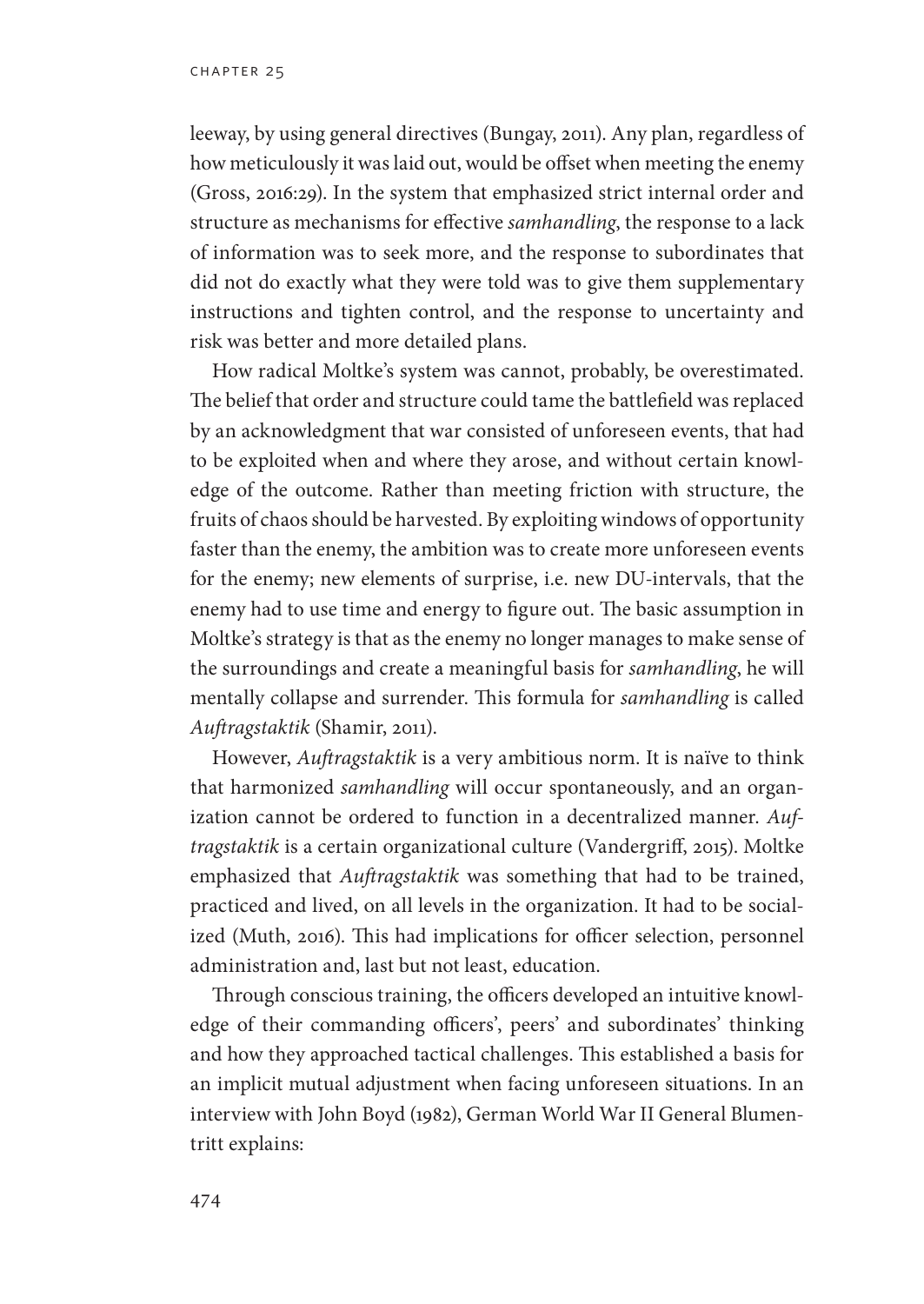"a common outlook, based upon a body of professional officers who have received exactly the same training during the long years of peace and with the same tactical education, the same way of thinking, identical speech, hence a body of officers to whom all tactical conceptions were fully clear." (Boyd, 1982:74).

After completing education at the academy, officers in the German army served in the same unit their entire career, where they also continued their education. If a unit had casualties during battle, they were not replaced individually. In order to maintain the degree of cohesion and common outlook needed to operate in a decentralized fashion, a whole unit was replaced by another unit. (Van Creveld, 1982:75–76). Cohesion and common outlook were deemed more important than merely unit size.

In Martin van Creveld's (1982) comparative study of the *Wehrmacht* and the US Army during World War II, he shows that, although the conception of how to fight a war was relatively similar, and the American doctrine was almost a pure translation of the German doctrine in which *Auftragstaktik* was described, the two forces ended up fighting very differently. In a study of the US officer's education before WWII, Muth (2011) claims that an important reason why the US Army failed to deal with chaos as well as the German *Wehrmacht*, despite having attempted to copy *Auftragstaktik*, was to be found in their pedagogical approach. The officers had not learned to trust their own judgment when having to make decisions in unforeseen situations. Instead, as cadets, they had been trained in hunting for the school's solution.

#### **Educating for the unforeseen**

Torgersen, Steiro and Saeverot (2015:297) raise the question whether it is at all possible to train for something that is not yet known. Is it possible to put in place some educational principles for how to train in a structured way, in order to reduce the UN-interval? Torgersen, Steiro and Saeverot (2015) believe that it is possible to present what they refer to as a "fourth way". Particularly interesting in this context is that the authors explicitly write that they base "the fourth way" on "military experience-based learning models" (Torgersen et al., 2015:297). They further argue that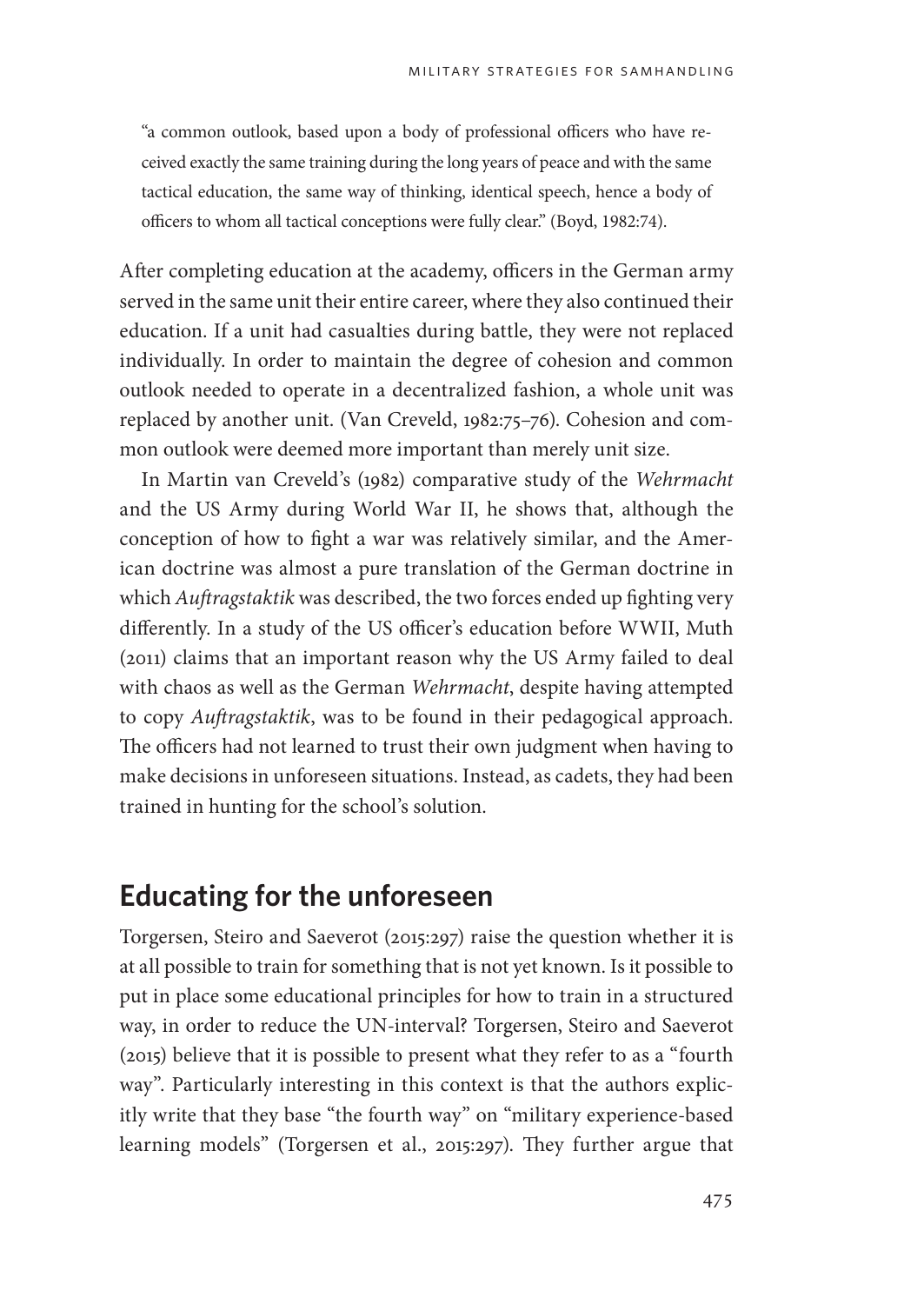the model focuses on "generic general skills and the competence needed to solve complex military missions" ("the demands of war") and that, "the goal is to develop the soldiers' competence to act when facing the 'demands of war'." (Torgersen et al., 2015:301).

The "fourth way" differs from the other three in that it is based on "indirect education"; that is, the students are given the opportunity to solve new problems by themselves, to gain experience that is, as far as possible, self-generated and thereby they become more aware and confident in dealing with new situations. The problem with the other three "direct education models" is that the teacher remains the master and thereby controls the student's thinking when acting in unforeseen situations. Done that way, it shines through that there is one, and only one, solution to the problem, and that is the teacher's solution. Thus, the student's mindset is directed towards finding out how the teacher would solve the problem, rather than reaching a solution by himself. Hence, the teacher in fact prevents the student from becoming confident in his or her ability to act in unforeseen situations. The same problem applies when role modeling is an important part of an education; the student is socialized into a pattern that has to be followed. (Torgersen, Steiro & Saeverot, 2015:301–304).

But as we have explained above, two very different ways of organizing have crystallized in order to be able to *samhandle* effectively in war, that is, reduce the UN-interval faster than the enemy. One strategy that focuses on strict internal order and adherence to a detailed plan, and another strategy, *Auftragstaktik*, where the focus is to ride the chaos and thereby confuse and demoralize the enemy. And according to military historians, how you train will decide whether the organizational culture will be a centralized, order culture or decentralized (Boyd, 1986; Vandergriff, 2006; Shamir, 2011). It has even been argued that by using improper pedagogy, military organizations have ended up with an order culture, even though they believed that they were training for *Auftragstaktik* (Muth, 2011; van Creveld, 1982; Vandergriff, 2015). It may therefore appear that "the demands of the war" can give rise to widely different educational arrangements.

The issues with direct education, as outlined by Torgersen, Steiro and Saeverot (2015), are described in a number of studies as an explanation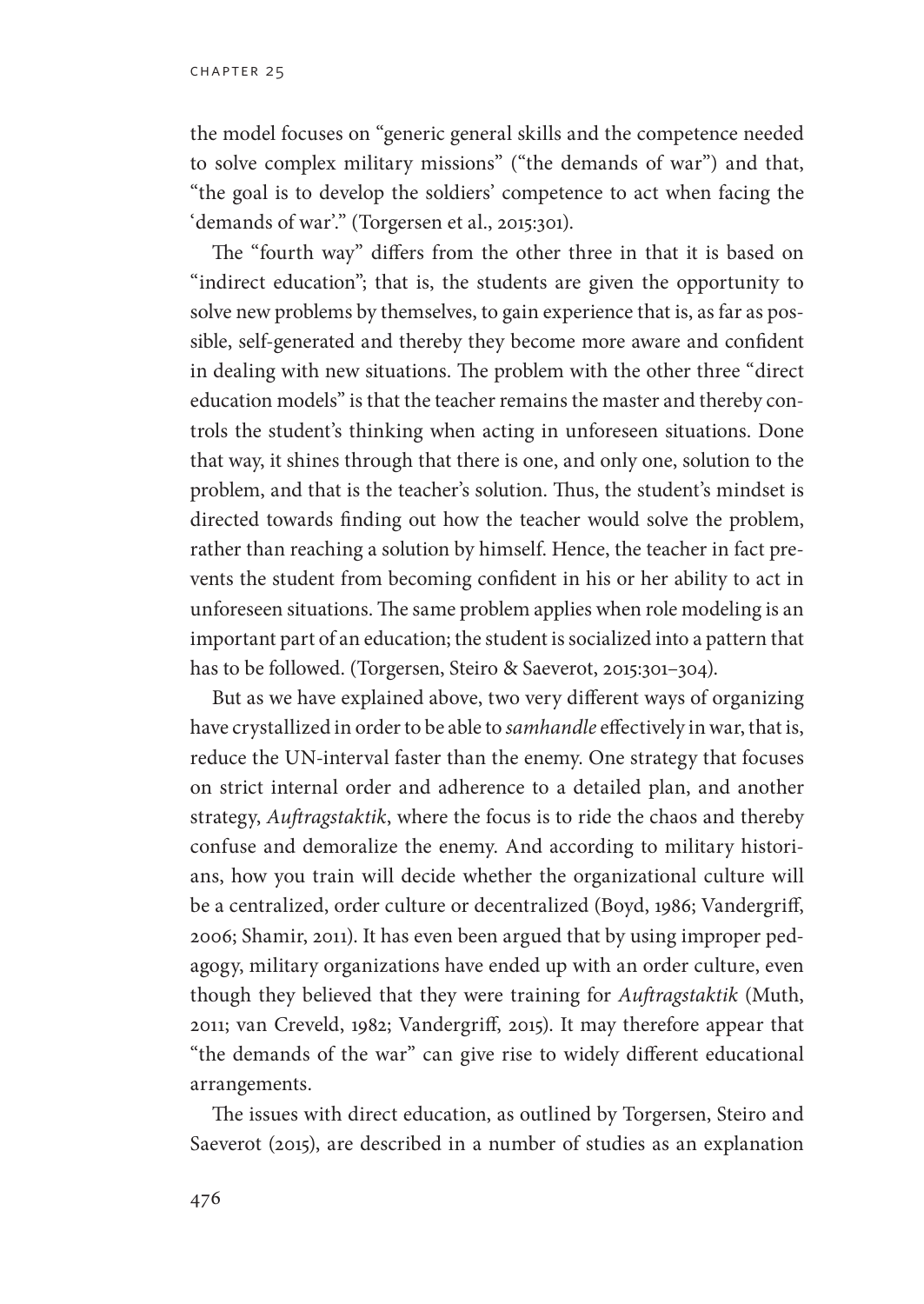for why military organizations fail to implement a decentralized organization that will be effective when facing the unforeseen in high risk environments (Creveld, 1985; Muth, 2011; Vandergriff, 2006). And in a similar manner, but with positive signs, indirect education seems to harmonize with Moltke's and several others' logic of how to educate soldiers in order to develop and maintain an *Auftragstaktik* culture.

The essence of the pedagogy that formed the basis of the *Auftragtaktik* was that the cadets should learn to think, and the instructors focused on what the cadets did in new and complex situations. The crucial thing was whether the cadet showed willingness to solve the problem and not what the cadet had already learned. It was not the solution in itself that was the learning objective, but how the cadets reasoned before they arrived at a decision, and their ability to elaborate on and defend their choice to their peers. By exercising defending and explaining difficult decisions that were made in new and complex situations, the cadets developed their character. The worst thing a cadet could do was to not make a decision. Inability to make independent decisions, or inability to substantiate their decisions could result in relegation.

Leadership in war was a function of the officers' ability to apply their professional judgment in chaotic, unexpected situations, which is quite different from applying preplanned responses, that is, standardized drills and procedures, to predictable situations. In Moltke's system, the emphasis was on learning how to think about a problem, rather than what to think in pre-defined, clear-cut situations (Vandergriff, 2006). As exemplified by a superintendent of the German Military Academy:

"In training officers, I will pose a problem for them in field exercises that cannot be solved within the framework of their explicit orders. For example, to go through one element of your division and lead a river crossing [sic!]. But there was also a hill to the right, and enemy forces were moving toward that hill to threaten the division flank. The young officer had to see that the proper response was to change his own orders and protect the division flank by taking the hill, thereby making it possible for the division to cross the river later. This is the essence of *Auftragstaktik*, to be free to interpret orders so as to fulfill the larger goal. If they can't see that, they get poor marks. If the pattern persists, they will eventually be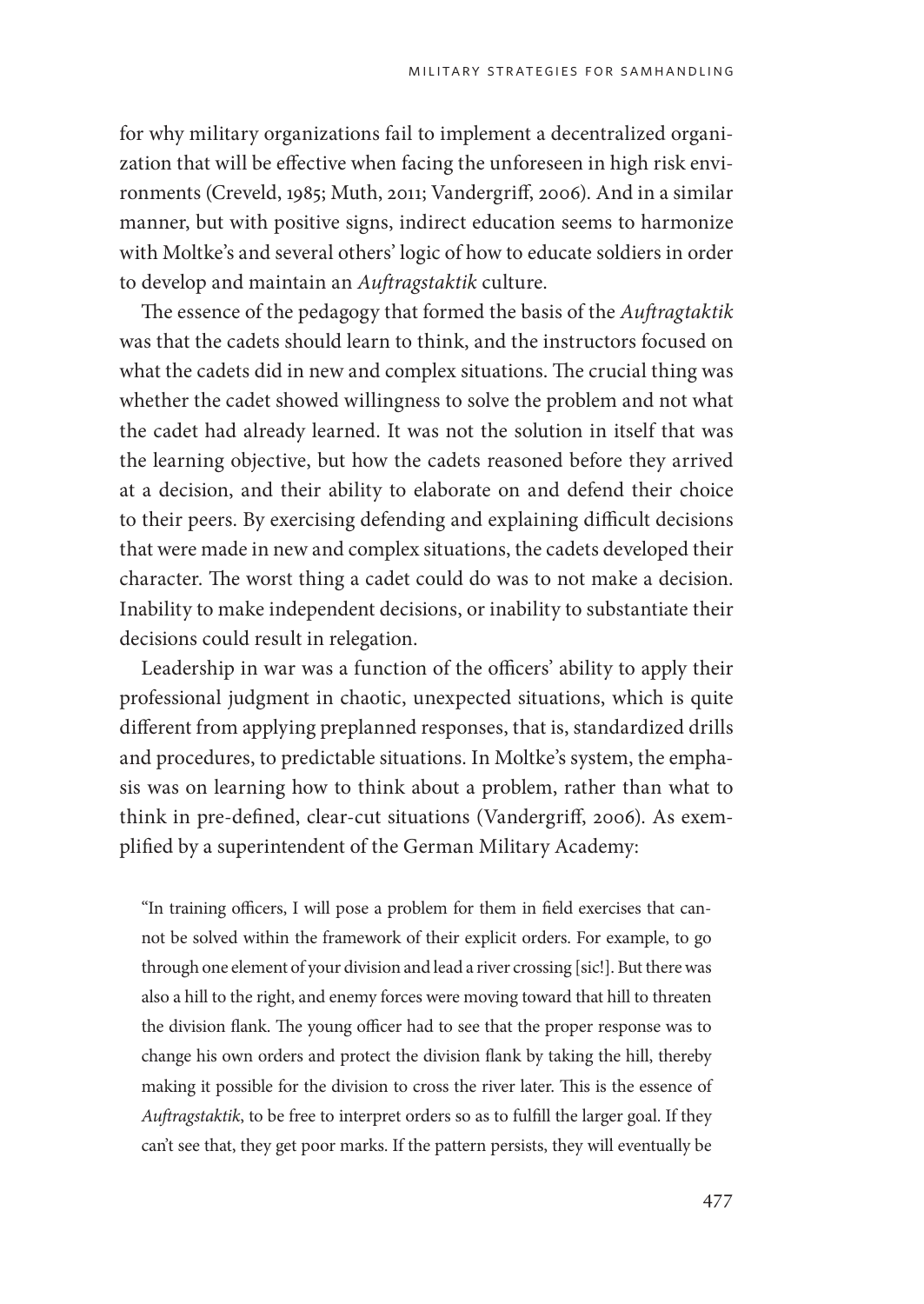marked as either too stupid or to servile to ever be effective field commanders, and get pushed aside into less responsible positions. " (Rochlin, 1995:6).

### **Conclusion**

To be able to *samhandle* effectively in the face of the unknown, under time pressure and high risk, is to put high expectations on an organization. In modern military history, two fundamentally different strategies for *samhandling* in response to the "demands of war" are presented, one based on strict, internal order and one based on initiative and "riding" the chaos, which is called *Auftragstaktik*. History has shown that if you are to succeed in operating according to the *Auftragstaktik* standard, you must be very deliberate when it comes to pedagogy. "The fourth way" seems to be a fruitful contribution to that deliberation.

#### **References**

- Boyd, J. (1985/2014). *Patterns of Conflict.* [https://fasttransients.files.wordpress.](https://fasttransients.files.wordpress.com/2010/03/patternsofconflict1.pdf) [com/2010/03/patternsofconflict1.pdf.](https://fasttransients.files.wordpress.com/2010/03/patternsofconflict1.pdf) Downloaded April,19, 2017.
- Bungay, S. (2011). *The Art of Action. How Leaders Close the Gaps between Plans, Actions and Results*. London: Nicholas Brealey Publishing.
- Clausewitz, C. v. (1832/1976). *On War*. New Jersey: Princeton University Press.
- Creveld, M. v. (1982). *Fighting Power. German and U.S. Army Performance 1939–1945.* Westport Connecticut: Greenwood Press.
- Gross, G. P. (2016). *The Myth and Reality of German Warfare. Operational Thinking from Moltke the Elder to Heusinger*. Lexington, Kentucky: University Press of Kentucky.
- Herwig, H. (1998). *Deadly Seas: The Duel Between the St. Croix and the U305 in the Battle of the Atlantic.* Canada: Vintage Canada.
- Høiback, H. (2014). *Krigskunstens Historie fra 1500 til I dag [History of Warfare from 1500 to the Present].* Oslo: Cappelen Damm Akademiske.
- Krabberød, T. (2017). «Auftragstaktik zur See» en umulighet? *Nordiske Organisasjonsstudier*, 2017, *19*(1), pp. 51–71.
- Krabberød, T. (2015). Organizing for naval operations: Implementing mission command on board the Nansen-class frigates.PhD Dissertation, University of Bergen.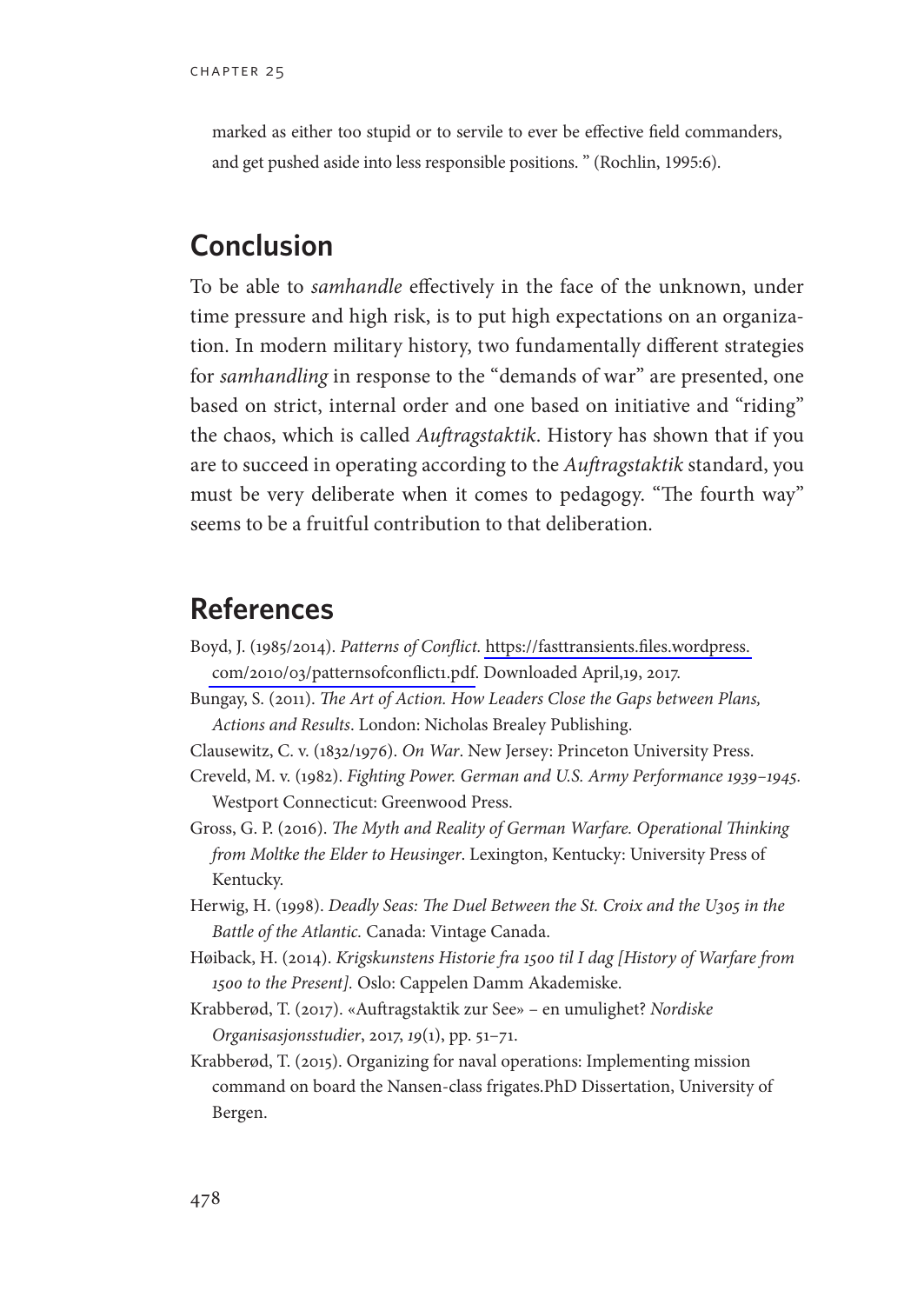- Lind, W. (2001). "The Origins of Maneuver Warfare and its Implications for Air Power". In: Olsen, J. A. (ed.) (2001). *From Maneuvre Warfare to Kosovo?* Militærteoretisk skriftserie nr. 2. Luftkrigsskolen.
- McMaster, H. R. (1998). *Dereliction of Duty. Lyndon Johnson, Robert McNamara, the*  Joint Chiefs of Staff, and the Lies That Led to Vietnam. New York: Harper Collins.
- Murray, W. (2011). *Military Adaptation in War: With Fear of Change.* New York: Cambridge University Press.
- Muth, J. (2016). The Language of Mission Command and the Necessity of an Historical Approach. [https://thestrategybridge.org/the-bridge/2016/6/4/the](https://thestrategybridge.org/the-bridge/2016/6/4/thelanguage-of-mission command-and-the necessity-of-an-historical-approach)[language-of-mission command-and-the necessity-of-an-historical-approach](https://thestrategybridge.org/the-bridge/2016/6/4/thelanguage-of-mission command-and-the necessity-of-an-historical-approach). 2016, 4 June.
- Muth, J. (2011). *Command Culture*. Denton Texas: University of North Texas Press.
- Oetting, D. W. (1993). *Auftragstaktik. Geschichte und Gegenwart einer Führungskonzeption*. Frankfurt am Main: Report Verlag.
- Palme, R. R. (1986). Frederick the Great, Guibert, Bülow: From Dynastic to National War. In: Paret, P. (ed.) (1986). *Makers of Modern Strategy from Machiavelli to the Nuclear Age*. New Jersey: Princeton University Press.
- Parker, G. (1988). *The Military Revolution. Military Innovation and the Rise of the West 1500–1800.* New York: Cambridge University Press.
- Porter, G. (2005). *Perils of Dominance. Imbalance of Power and the Road to War in Vietnam*. Berkeley: University of California Press.
- Rochlin, G. I. (1995). Auftragstaktik and German Military Organization: From Moltke to the Bundeswehr. Paper presented to *APSA annual Meeting*, Chicago.
- Rothenberg, G. (1986). Maurice of Nassau, Gustavus Adolphus, Raimondo Montecuccoli, and the 'Military Revolution' of the Seventeenth Century. In: Paret, P. (ed.) (1986). *Makers of Modern Strategy from Machiavelli to the Nuclear Age*. New Jersey: Princeton University Press.
- Shamir, E. (2011). *Transforming Command. The Pursuit of Mission Command in the U.S., British and Israeli Armies*. Stanford, California: Stanford University Press.
- Shils, E. & Morris, J. (1948). Cohesion and Disintegration in the Wehrmacht in World War II. *Public Opinion Quarterly*, Summer 1948.
- Torgersen, G.-E., Steiro, T. J. & Saeverot, H. (2015). Den fjerde vei indirekte danning mot det uforutsette. [The Fourth Way-Indirect Formation Towards the Unforeseen]. In: Torgersen, In: Torgersen, G.-E., *Pedagogikk for det Uforutsette.* [Pedagogy for the Unforeseen] Bergen: Fagbokforlaget Vigmostad & Bjørke AS.
- Travers, T. (1987). *The Killing Ground. The British Army, the Western Front and the Emergence of Modern Warfare 1900–1918*. London: Pen and Sword Books Ltd.
- Vandergriff, D. (2006). From Swift to Swiss. *Performance Improvement*, Feb 2006, *45*(2), 348.